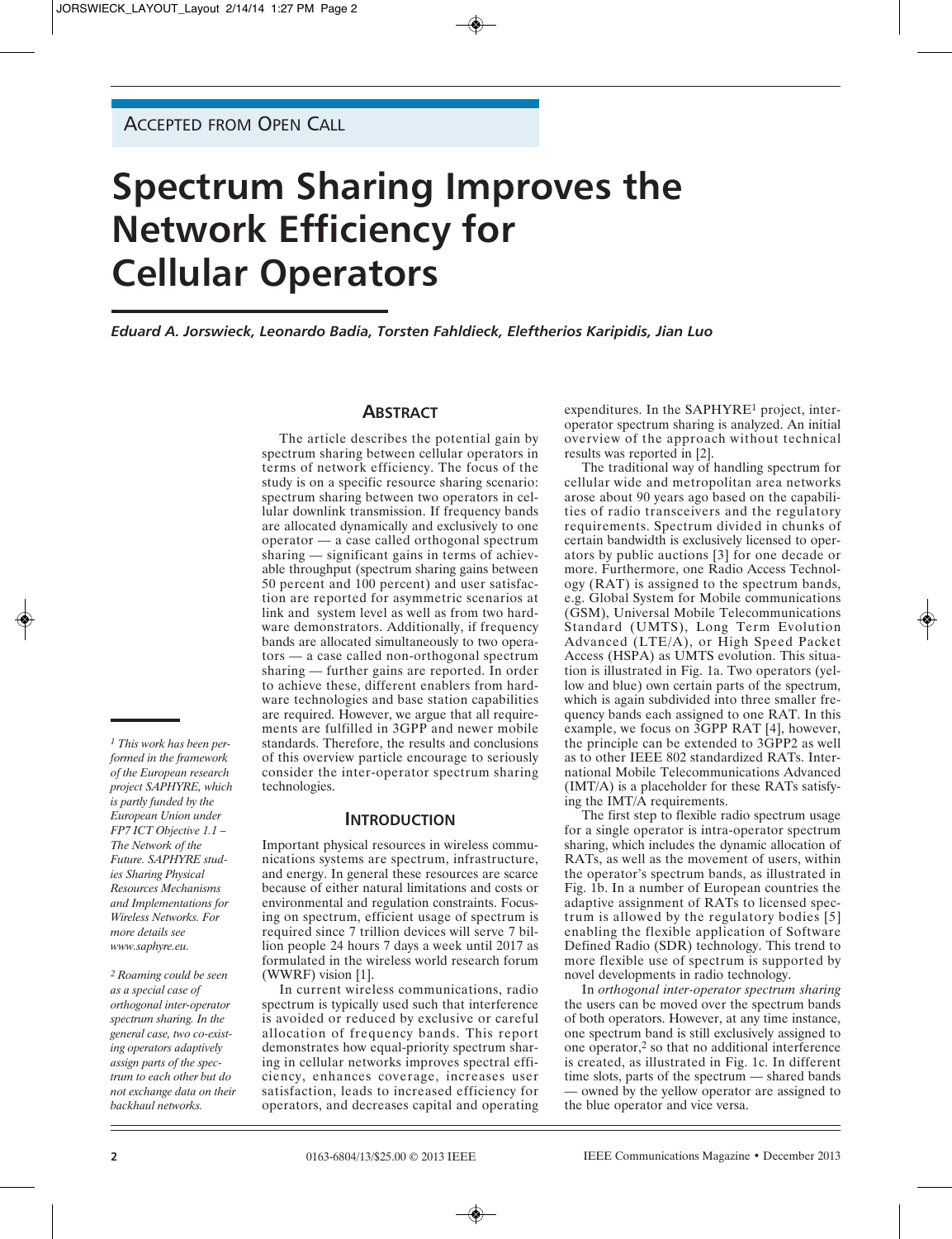

Figure 1. Classification of spectrum sharing methods: a) no spectrum sharing; b) Intra-operator spectrum sharing; c) inter-operator *orthogonal spectrum sharing; and d) inter-operator non-orthogonal spectrum sharing.*

The most flexible way of spectrum sharing is *non-orthogonal inter-operator spectrum sharing*, illustrated in Fig. 1d, where the shared bands can be assigned to more than one operator indicated by the green color of frequency blocks. The protected bands are still reserved for QoS guarantees. Consider the first time slot in Fig. 1d: There, two legacy GSM bands are protected for exclusive use and three bands are shared between two operators using LTE/A as RAT. This type of sharing creates interference on the PHysical laYer (PHY). However, by clever transceiver optimization, and user selection, spectrum sharing gains in terms of spectral efficiency are reported, e.g., in [6].

We define the gain by inter-operator spectrum sharing as the net improvement in spectral efficiency, measured in [Mb/s/Hz]. On link level, we define the spectrum sharing gain as the ratio of the sum rate achieved by cooperative beamforming over Time-Division Multiple Access (TDMA). On system level, the gain is computed in terms of total capacity. Please note that the idea of spectrum sharing can be extended to different network scenarios, e.g., Private Mobile Networks (PMN) or communications for Public Protection and Disaster Relief (PPDR).

Cooperative MultiPoint (CoMP) is viewed as the key technology for LTE/A [7] and has been proposed since Release 9 of LTE. Multiple base stations cooperate to improve the data rates and

reliability. It exploits the intercell interference in order to increase the spectral efficiency. In contrast to inter-operator orthogonal and nonorthogonal spectrum sharing, it is currently limited to a single operator, and coordinated beamforming requires the exchange of Channel State Information (CSI) as well as (usually) user data via high-data backbone connections. Thereby, specific reference signals are required to obtain global CSI and perform the joint precoding and transmit optimization. It improves the cell edge user data rate and spectral efficiency by cooperation between sectors or different sites of the same operator. CoMP uses frequency reuse factor one in multiple cells, which is similar to the spectrum sharing setting.

Fractional Frequency Reuse (FFR) is applied in Mobile WiMAX, based on IEEE 802.16, and in LTE to increase the spectral efficiency. Users close to the cell center are allowed to reuse frequency bands from neighbor sectors — frequency reuse one — whereas users close to the cell edge are assigned exclusive frequency bands. The difference to inter-operator spectrum sharing is that FFR is applied within one operator and the decision on the frequency band assignment is usually based on the average received power, i.e., Signal-to-Interference-plus-Noise Ratio (SINR) threshold.

Cognitive Radio (CR) and SDR can be seen as enablers for inter-operator spectrum sharing: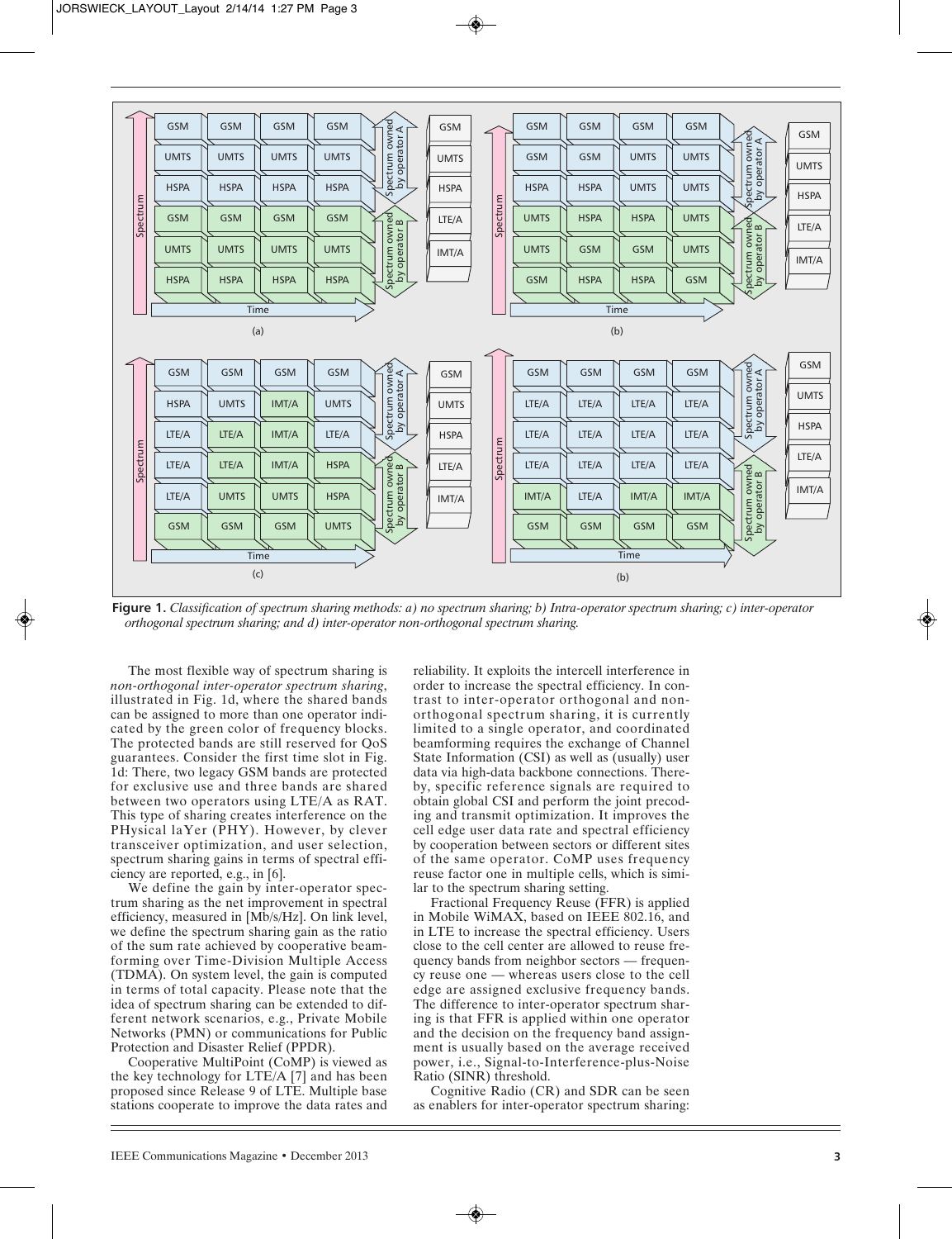

Figure 2. Architectural implications of spectrum sharing: increased overhead on the technology-dependent layers, additional requirements for signalling and increased complexity due to cooperation: a) no spectrum sharing; b) intra-operator spectrum sharing; c) *orthogonal inter-operator spectrum sharing; and d) non-orthogonal inter-operator spectrum sharing.*

In CR, nodes sense their environment, decide on opportunities for successful data transmission and flexible use of spectral, temporal, and spatial resources. In the broad sense of CR networks, inter-operator spectrum sharing benefits from cognitive and flexible transceivers and SDR clearly increases the flexibility and adaptivity in terms of spectrum and RAT assignment.

For orthogonal inter-operator spectrum sharing a large number of different approaches are proposed in the literature [8]. Since the flexible allocation of spectrum between two or more operators results in conflicting interests, systematic tools from game theory are often applied.

## **ENABLERS AND REQUIREMENTS**

The different types of spectrum sharing influence the system architecture as illustrated in Fig. 2. In Fig. 2a the state-of-the-art architecture is shown. All layers at the two different operators are implemented separately and no interaction is required because both operators access their

own licensed spectrum. In Fig. 2b the proposed architecture for intra-operator spectrum sharing is illustrated. Still there is no need to have interoperability between operators. However, a RAT selection needs to be implemented on top of the technology layers. In Fig. 2c the proposed architecture for orthogonal inter-operator spectrum sharing is shown. In addition to the RAT and band selection on top of the technology layers, there exists an interface (e.g. the X2 interface) which is utilized to coordinate the band selection process among operators. In Fig. 2d our envisioned architecture for non-orthogonal interoperator spectrum sharing is illustrated. In addition to the interface for band selection, cooperation between the lowest three technology layers is required and the inter-operator traffic is significantly increased. However, we will explain below that the signalling overhead can be realized.

Spectrum sharing impacts several additional requirements on the BS architecture.

**Spectrum size:** Increased spectrum usage

*<sup>3</sup> Note that spectrum sharing gains by non-orthogonal spectrum sharing are obtained even by*  $a \overline{2} \times 1$ *Multiple-Input-Single-Output (MISO) configuration.*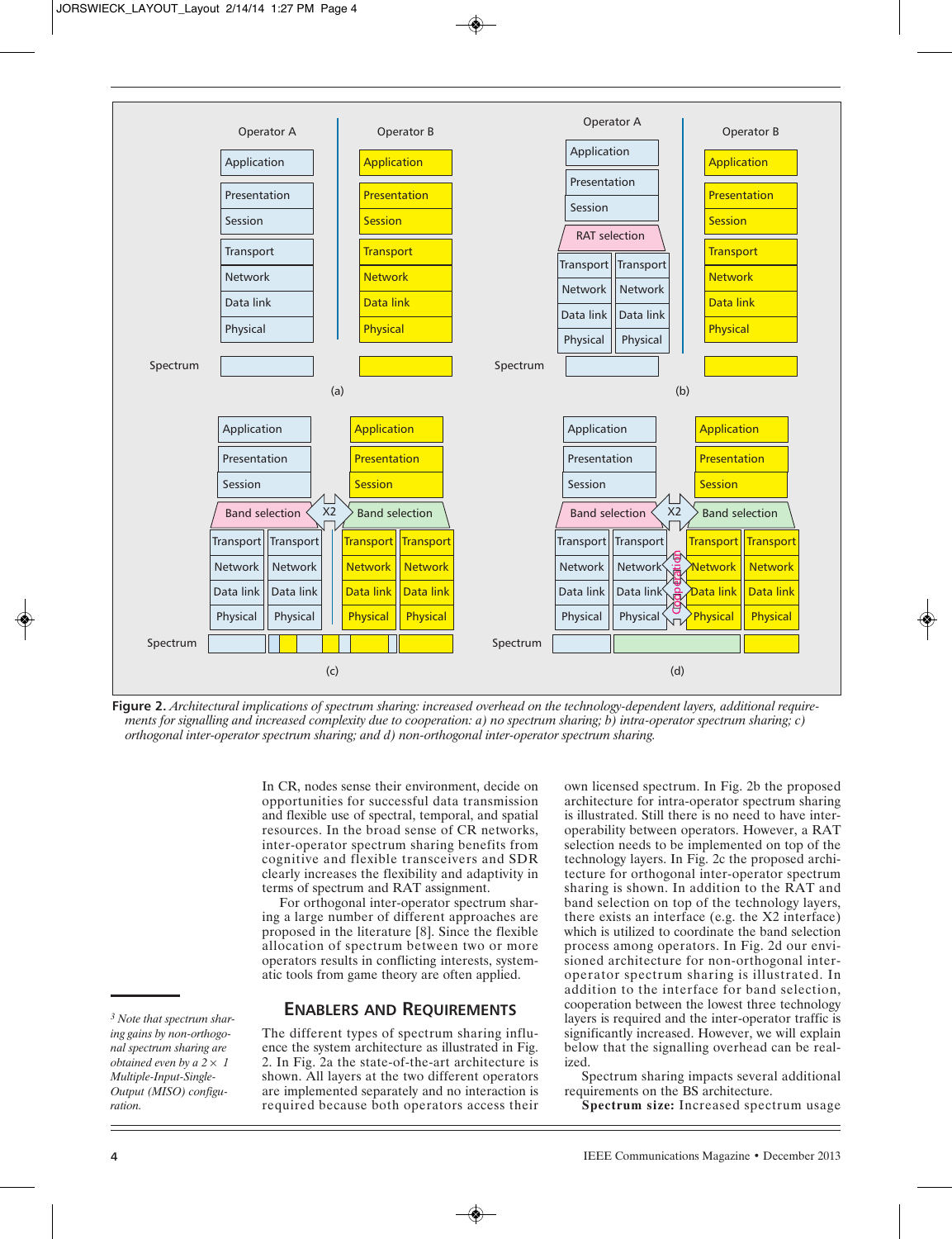requires increased spectrum capability for the BSs, either as broader carrier or as carrier aggregation. The extension of the spectrum range leads to increased requirements of processing power on the lower layers of the protocol stack of the wireless interface especially in the PHY. The required processing complexity on PHY increases approximately linearly with the spectrum size.

**Backbone interface throughput:** The required throughput of the backbone interface of a BS is impacted by the effective throughput of the radio interface and increases approximately linearly with the user traffic. Furthermore, the collaborative use of shared radio resources among different BSs impacts additional control traffic. To perform cooperative optimization of PHY and Medium Access Control (MAC) layers, the BSs have to exchange control data like CSI via the backbone. The following example roughly estimates the expected additional CSI which has to be exchanged between neighbor sites assuming:

- Size of jointly used spectrum  $2 \times 10$  MHz (50 resource blocks per operator),
- Report periodicity of 1 Transmission Time Interval (TTI), e.g., 1 ms in LTE,
- CSI size of 8 bits, i.e., 4 In-phase (I) and 4 Quadrature (Q) bits [9]
- 2 transmit antennas per BS and 1 receive antenna per User Terminal (UT)
- Information exchange between neighboring cells
- 3 BSs per site
- 4 neighbor BSs from other sites,
- 10 UTs per cell [4].

Hence, the inter-site CSI traffic is 8 bits  $\times$  50 (resource blocks per operator)  $\times$  2 (channels per link)  $\times$  4 (neighbor BSs)  $\times$  3 (BSs)  $\times$  10  $(UTs)/ 0.001 s = 96 Mb/s.$  The practical backhaul rate for a dense urban deployment is about 100 Mb/s for one cell and 300 Mb/s for one site respectively, so the additional control traffic is comparable to a typical current backhaul rate.

Spectrum sharing enabled BSs have to fulfill several additional requirements mainly in terms of increased spectrum, number of end users, additional processing power, and enhanced backbone capacity. A raw assertion about the requested capability can be done by analyzing the capabilities of current and future BS implementations. BSs which will be available on the market in the next few years have to be compliant to 3GPP Rel-10 and subsequent releases. Some key requirements of 3GPP Rel-10 are spectrum ranges up to 100 MHz, carrier aggregation and  $8 \times 8$  Multiple-Input-Multiple-Output (MIMO) capabilities. A BS which fulfills these requirements may be enabled for sharing scenarios regarding spectrum ranges and beamforming capability. <sup>3</sup> Moreover, spectrum sharing has the same requirements on synchronization as CoMP. Finally, the hardware and software requirements to compute the spectrum sharing algorithms and methods highly depend on the BS architecture and particular hardware and software components. Considering the evolution path of LTE, 3GPP Rel-11 [4] will provide CoMP. BSs which fulfill the requirements for performing CoMP methods provide sufficient

hardware and software resources to perform spectrum sharing methods.

# **NON-ORTHOGONAL SPECTRUM SHARING: SIGNAL PROCESSING AND IMPLEMENTATION**

We envision that future cellular networks will achieve higher spectral efficiency if the operators decide to share parts of the spectrum that has hitherto been exclusively licensed to them. Interoperator spectrum sharing can be realized in an orthogonal manner as shown in Fig. 1c, e.g. by applying a TDMA scheme. However, the utmost gain is expected when the operators share the spectrum non-orthogonally. The major impairment that has so far prevented such a development is the interference caused by co-channel transmissions. Consider this simple setup: Two neighboring base stations BS1 and BS2 of different operators transmit towards UT1 and UT2 respectively and the UTs receive a combination of the transmissions. We claim that reliable and fast communication can be achieved in both links by applying advanced signal processing techniques.

The most prominent of these techniques is called transmit beamforming and is enabled by the availability of multiple antennas at modern BSs. By appropriately scaling the transmitted signal in each antenna, the overall effect is to steer the transmission power towards the intended UT and away from the other UT. That is, interference is managed by effectively separating the transmissions in space, rather than in time like in the orthogonal sharing scheme TDMA or in frequency — like legacy with no sharing. This scenario is the MISO Interference Channel (IC), whose capacity region (maximal achievable transmission rates) is yet unknown in general. However, it is possible to find practically-relevant achievable rate regions. Figure 3a illustrates one achievable rate region for an instance of Rayleigh-fading channels (in one resource block), assuming that local CSI is perfectly known at the BSs and the UTs treat the interference as additive noise. The rates  $R_1$  and  $R_2$  are achievable for UT1 and UT2, respectively. The triangular region achieved by orthogonal (TDMA) sharing lies inside the non-orthogonal sharing region. Hence, there is a multitude of operating points that yield high-rate to both links, which can only be achieved by non-orthogonal spectrum sharing.

The MISO IC also models the intercell interference problem in a single-operator cellular network with aggressive frequency reuse, but there are some important distinctions to this setup. First, the interference level can be significant, since the cells of different networks overlap each other and the corresponding BSs might even be co-located, especially in dense urban environments where the need of sharing is more prominent. Second, since the BSs belong to different operators, they do not share the user data and cannot use the joint processing family of CoMP techniques that turn intercell interference into an advantage. However, coordinated beam-

*The triangular region achieved by orthogonal (TDMA) sharing lies inside the non-orthogonal sharing region. Hence, there is a multitude of operating points that yield high-rate to both links, which can only be achieved by non-orthogonal spectrum sharing.*

*<sup>4</sup> The SAPHYRE hardware demonstrators have received the award "Best Demonstration Stand" at the Future Network and Mobile Summit 2012 in Berlin.*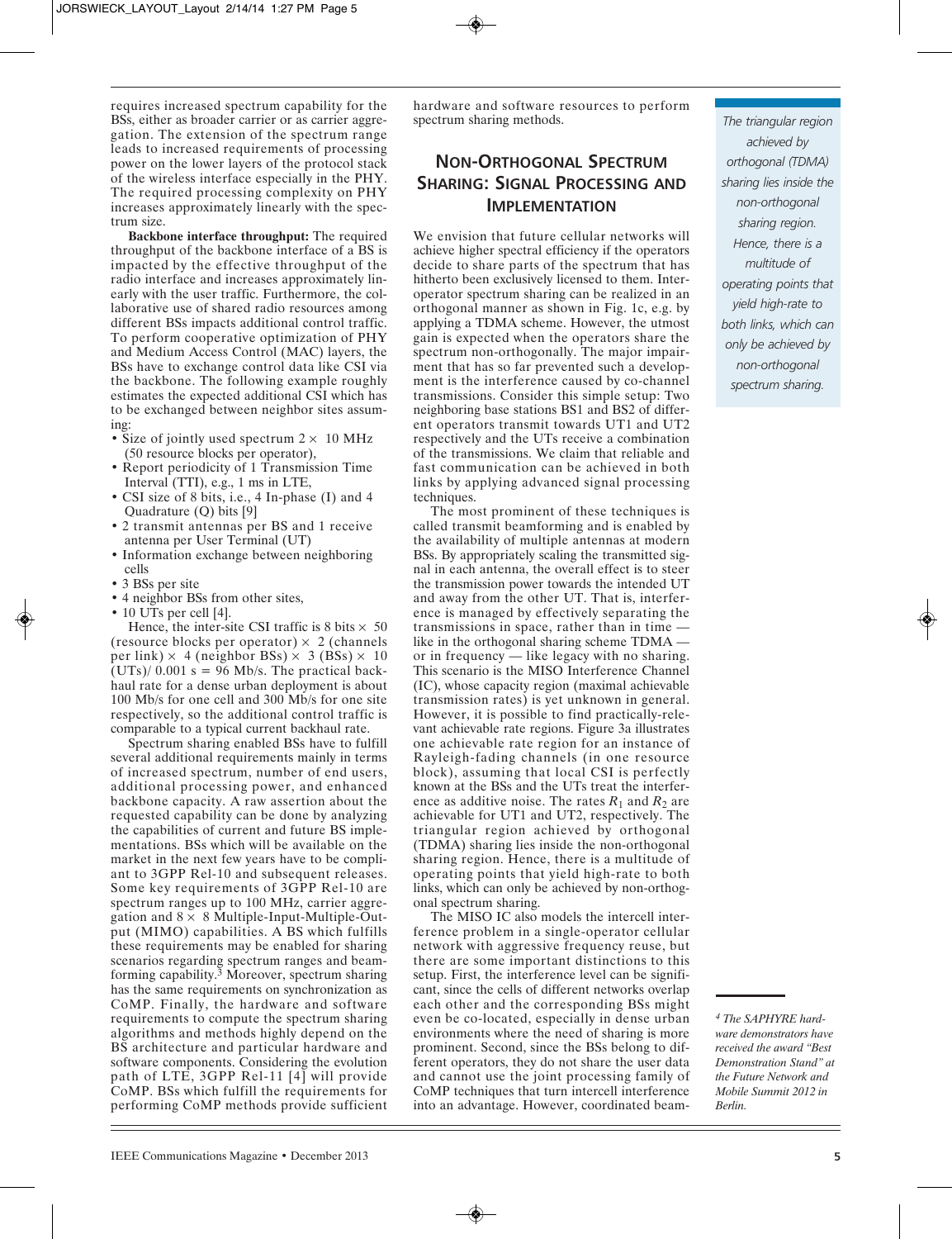

Figure 3. Non-orthogonal spectrum sharing enabled by transmit beamforming: a) example of MISO IC achievable rate region and *important operating points; and b) average relative spectrum sharing gain for various CSI scenarios.*

forming may be applicable, provided that the BSs share CSI, via an appropriate inter-operator backbone interface. Only local CSI is required, i.e., the channels from one BS to the UTs in its vicinity. Third, the beamforming design needs to be adapted, since the objectives of the operators are conflicting; each wants to optimize the QoS of a different UT using the same resources. Possible solutions of this multicriterion optimization can be motivated by fundamental game-theoretic concepts. One extreme approach is that the BSs do not coordinate and selfishly use the Maximum-Ratio Transmission (MRT) without bounding the created interference; the other extreme is to altruistically ensure that no interference is caused. The former leads to a Nash Equilibrium (NE) and the latter to a Zero-Forcing (ZF) operating point. As evidenced in Fig. 3a, both of them are in general inefficient, since they lie far inside the rate region. Pareto-optimal operating points are efficient operating points on the boundary of the rate region, e.g., the illustrated max Sum-Rate (SR) and Nash Bargaining Solution (NBS) ones, can be achieved by a compromise amongst the extreme designs. The key is to allow each BS create controlled levels of interference that can be tolerated. This situation also resembles the underlay CR paradigm, in which a secondary network can operate aside the primary (licensed) one, provided that it does not cause detrimental interference. We claim that both operators can achieve more gain by equally sharing their spectrum and cooperating in the design of their transmissions.

Inter-operator cooperation enabling coordinated beamforming may be achieved by simple schemes provided that they are mutually beneficial. Consider for example an iterative beamforming algorithm, which uses as design parameter the interference temperature, i.e., the interference that each BS generates towards the UT of the other operator. In every iteration, as long as both rates continue increasing, the BSs

decrease the interference temperature. Each BS designs its beamforming vector in a distributed manner by maximizing the signal power received by its UT, but without exceeding the chosen interference temperature. Figure 3a shows the operating points achieved at each iteration and it is evidenced that the algorithm outcome is close to Pareto optimal. The algorithm can be applied when the BSs have either instantaneous or statistical CSI. In Fig. 3b, the average relative spectrum sharing gain, computed over 100 channel realizations, is reported for various Signal-to-Noise Ratio (SNR) levels. We see that for instantaneous CSI, the sum rate with cooperative beamforming is approximately doubled with respect to TDMA. For statistical CSI with lowrank channel covariance matrices, the sum rate is increased by approximately 50 percent. With full-rank channel covariance matrices, the gain linearly decreases with SNR and at 18dB it becomes loss. We evidence that accurate CSI increases the spectrum sharing gain.

The proposed downlink spectrum sharing approaches have been implemented and demonstrated using two hardware demonstrators. <sup>4</sup> The first one is a "Hardware In the Loop" (HIL) demonstrator shown in Fig. 4 and consists of two broadband wireless experimental devices and a channel emulator device (EB Propsim $\mathcal{F}$ 8). The implemented scenario contains two operators, each having 1 BS and 1 UT. The two BSs can exchange information via Ethernet. The downlink signals were transmitted through the channel emulator, where measured urban LTE channels were loaded. In the no-sharing case, each operator owns 10 MHz spectrum and uses MRT. In the non-orthogonal spectrum sharing case, both operators share 20 MHz spectrum and apply a cooperative transmit beamforming technique described above [6]. The measured sum rate in Fig. 4 shows significant gains achieved by non-orthogonal spectrum sharing.

*<sup>5</sup> E. A. Jorswieck* et al.*, "Resource Sharing Improves the Network Efficiency for Network Operators," 27th Meeting of the Wireless World Research Forum (WWRF), Oct. 2011.*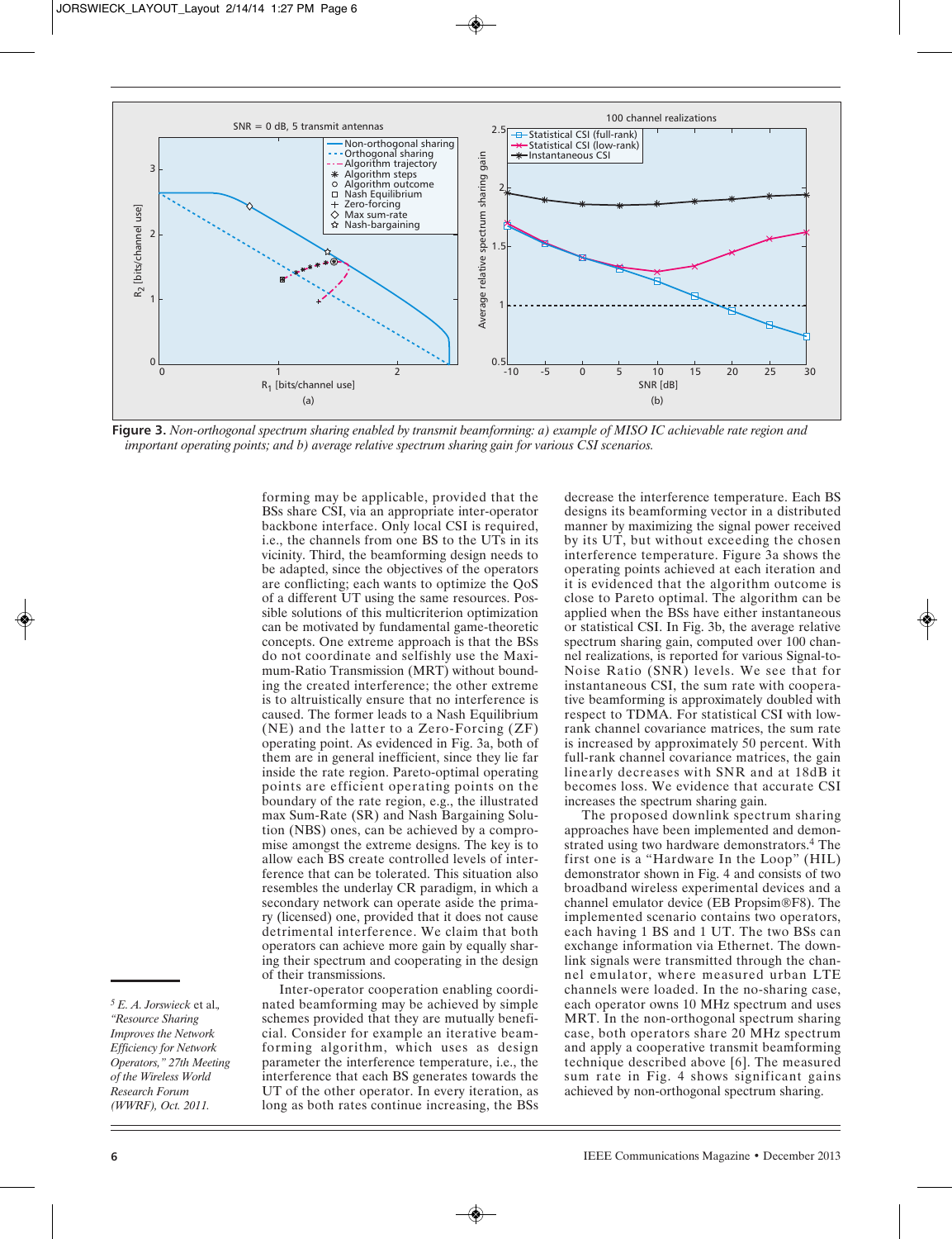

Figure 4. The HIL demonstrator and the measured throughput results: a) system diagram of the HIL demonstator; and b) sharing gain *of system sum rate over SNR.*

# **ORTHOGONAL SPECTRUM SHARING: SYSTEM LEVEL ASSESSMENT AND LTE/A DEMONSTRATION**

The spectrum sharing gain can be extended through a proper resource allocation mechanism in the medium access, up to the higher layers. We focus on resource sharing by LTE operators covering the same physical area and possibly sharing some of their licensed frequency bands. The evaluation presented in the following refers to an orthogonal spectrum sharing case.

The evaluation scenario consists of two LTE operators covering approximately the same region, where BSs and mobile users are distributed following a grid structure of  $3 \times 3$ hexagonal cells wrapped onto itself. The BS of one operator is placed exactly 50 meters apart from the corresponding BS of the other. Both operators can utilize a 10 MHz band, in which they have, according to the LTE standard, 50 resource blocks of 12 subcarriers. The two bands are adjacent, so the operators can share a portion of their spectrum. In this specific case, a resource sharing of *x* percent means that *x* resource blocks are orthogonally shared, i.e., they may be used by either operator, but only one at a time. LTE resource allocation is simulated through ns3 network simulator for a duration of 2000 subframes of 10 ms. The propagation model considers a frequency-selective channel with pathloss and fast fading. In the specific simulation results discussed below, a macroscopic pathloss equal to  $138.1 + (37.6 \cdot$  $log_{10}(R)$ ) dB is included, to which a log-normal Rayleigh fading with parameter  $\sigma = 8$  dB and a Jakes' model with Doppler frequency of 50 hertz is superimposed. Transmission power is 43 dBm and the noise spectral density is –174 dBm/Hz. An additional noise figure of 4 dB at the receiver is considered.

For the user-generated traffic flows, the operators apply a scheduling policy that aims at maximizing the system throughput, which results in opportunistically allocating the user with higher Channel Quality Indicator (CQI) value for each resource block. The resulting allocation will not be fair user-wise. This is done intentionally, as the selection of a specific scheduling policy is out of the scope of this analysis. Besides, introducing some fairness among the users would possibly achieve very poor results in terms of the achieved total throughput. On the other hand, we expect that in a setup where fairness issues are also considered, the gain achieved by a collaborative physical resource sharing would be much higher.

The allocation schemes that we consider for the operators to share their common portion of the spectrum are meant as theoretical bounds to performance achieved by orthogonal sharing in the best and worst case, respectively. First of all, a theoretical *upper bound* is identified by considering the two operators as perfectly collaborating entities. This means that the operators behave as a matter of fact as a single entity, i.e., there is a single decision block that allocates resources to the users of both operators, so as to maximize the total joint throughput of both operators.

A second allocation policy which works as a *lower bound*, starts by considering the same resource allocation that would happen without resource sharing. This results in both operators using only their licensed frequencies. Then, the resource allocator checks if a user of a given operator can achieve a higher throughput if allocated on a resource block belonging to the shared pool that is currently allocated to the other operator. Pairwise exchanges are identified, that is, if the resource allocator identifies a symmetrical occurrence of this situation for both operators (i.e., they both have a user that could be allocated on a resource presently allocated to the other), the allocation is switched. If the situation is unbalanced, i.e., only one operator gains in the exchange, no switch occurs. Although this policy respects the theoretical principle of improving the allocation without making either

◈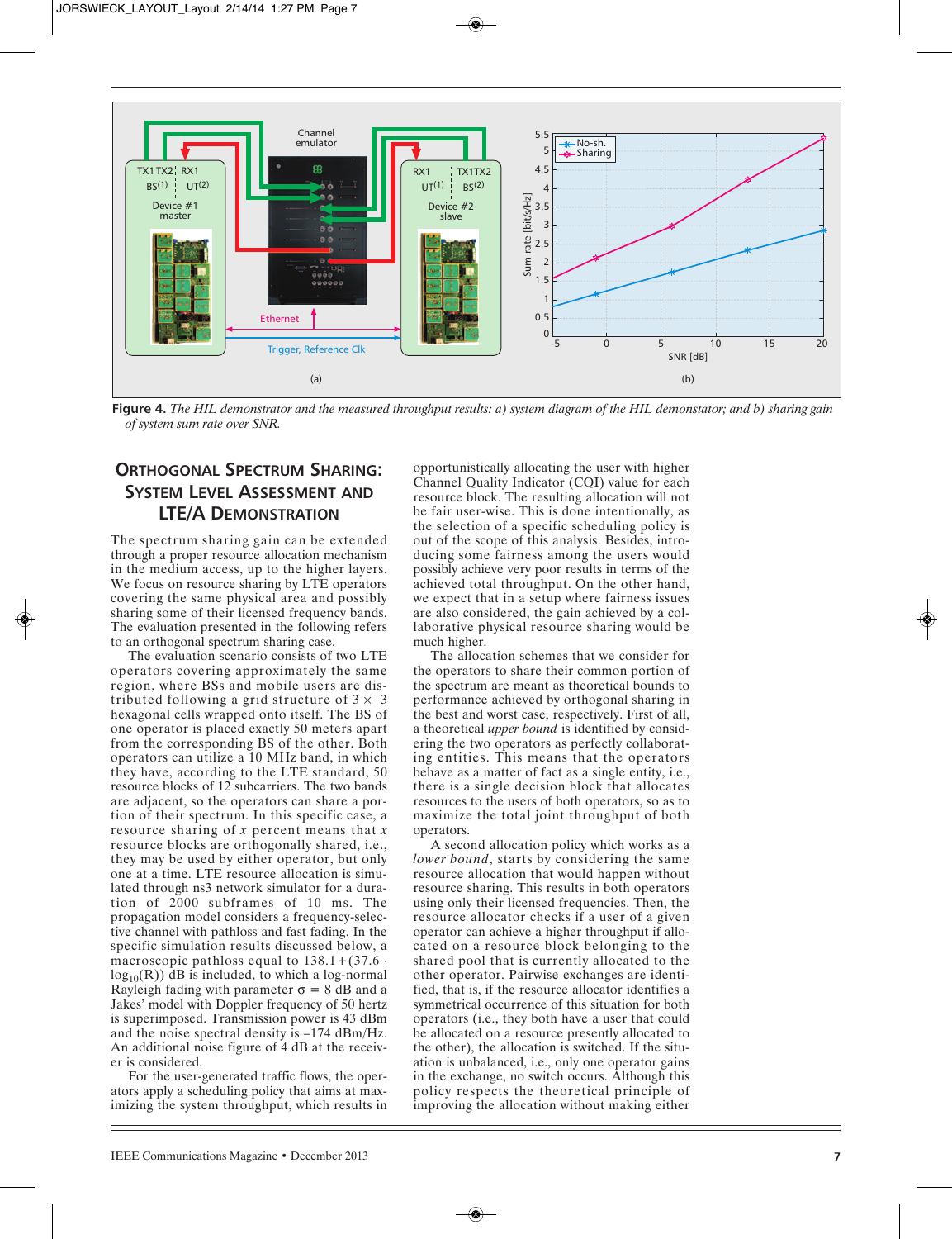

Figure 5. Performance evaluation of orthogonal sharing, for maximal throughput schedulin: a) Cell throughput as a function of the sharing percentage, 10 users per cell, maximal throughput scheduling; and b) total capacity as a function of the load unbalance of *operator 2, 40 users per cell for operator 1,* maximal throughput *scheduling.*

of the operators worse, we expect the number of exchanges to be actually often limited.

Figure 5a shows the throughput per cell achieved by each operator. Note that we performed evaluations of the system capacity in Shannon sense, quantified as the mutual information between the input and the output of the channel, which is a useful upper bound. The results for this metric are in line with those of the throughput, although the value of the throughput is around 1/3 of the Shannon upper bound.

Several conclusions can be drawn from the figure. First of all, the overall theoretical spectrum sharing gain achievable by purely *orthogonal* sharing is about 12 percent. This is not an impressive gain, but it comes only at the price of a tightly coordinated scheduling, it is just a matter of better exploiting the available resources. Note that the lower bound almost always falls to the trivial Nash equilibrium of not sharing any resource.

Figure 5b shows instead the network capacity achievable by means of orthogonal sharing in the context of an unbalanced network scenario. Here, the load of the first operator is kept fixed at 40 users/cell, while the load of the second operator is changed from almost no users to the same amount of operator 1. Differently from the previous evaluation, it is assumed that each user is satisfied when it receives two full LTE resource blocks (if this assumption were not made, the users will simply eat up the available capacity no matter how many they are). Yet, operator 1 is always unable to satisfy its own users, as the available capacity of 50 resource blocks is enough for just 25 of them. However, should the band of operator 2 be unused, spectrum sharing would allow to manage additional traffic. Note that, although the gain is obviously maximal when operator 2 is almost unloaded, we achieve some sharing gain even when both operators fully exploit their bands thanks to frequency diversity which enables a better selection of the resource blocks for the users. Finally, it is worth noting that the gain when the band is entirely shared (100 percent) is more than proportionally higher than the partial sharing of 50 percent, thanks to the combined effect of frequency diversity and resource sharing.

The orthogonal spectrum sharing is demonstrated in an LTE/A demonstrator shown in Fig. 6, which consists of 2 BS devices and 6 UTs, and have the LTE physical layer and MAC layer implemented in real-time. This demonstrator operates at 2.6 GHz carrier frequency with fading channels (generated in an isolated metal device). This setup corresponds to a scenario with two operators, each having 3 UTs, sharing 20 MHz spectrum in an orthogonal manner. Both operators jointly allocate the resource in the shared spectrum to exploit traffic dynamic and multi-user diversity. In the live demonstration, it was shown that with spectrum sharing, the maximum UT traffics that can be adopted by an operator is significantly increased compared to the case with exclusive spectrum usage (see Figure 6, where an operator 1 with 3 active UTs can use spectrum of operator 2 who has only 1 active UT).

## **CONCLUSIONS**

This article presents a holistic view on spectrum sharing between operators in a cellular wireless network. The gain by sharing spectrum heavily depends on the chosen network scenario and the parameter setting. Therefore, it is important to understand the potential reasons and requirements and their tradeoff for the gain. We report spectrum sharing gains in the range between 10 and 100 percent. In orthogonal spectrum sharing, the diversity and asymmetry of users increases the gain whereas for non-orthogonal spectrum sharing, the correlation or similarity the spatial signatures between channels to the mobile stations is more important. The results indicate that current cellular standards and base station hardware may support and benefit from spectrum sharing.